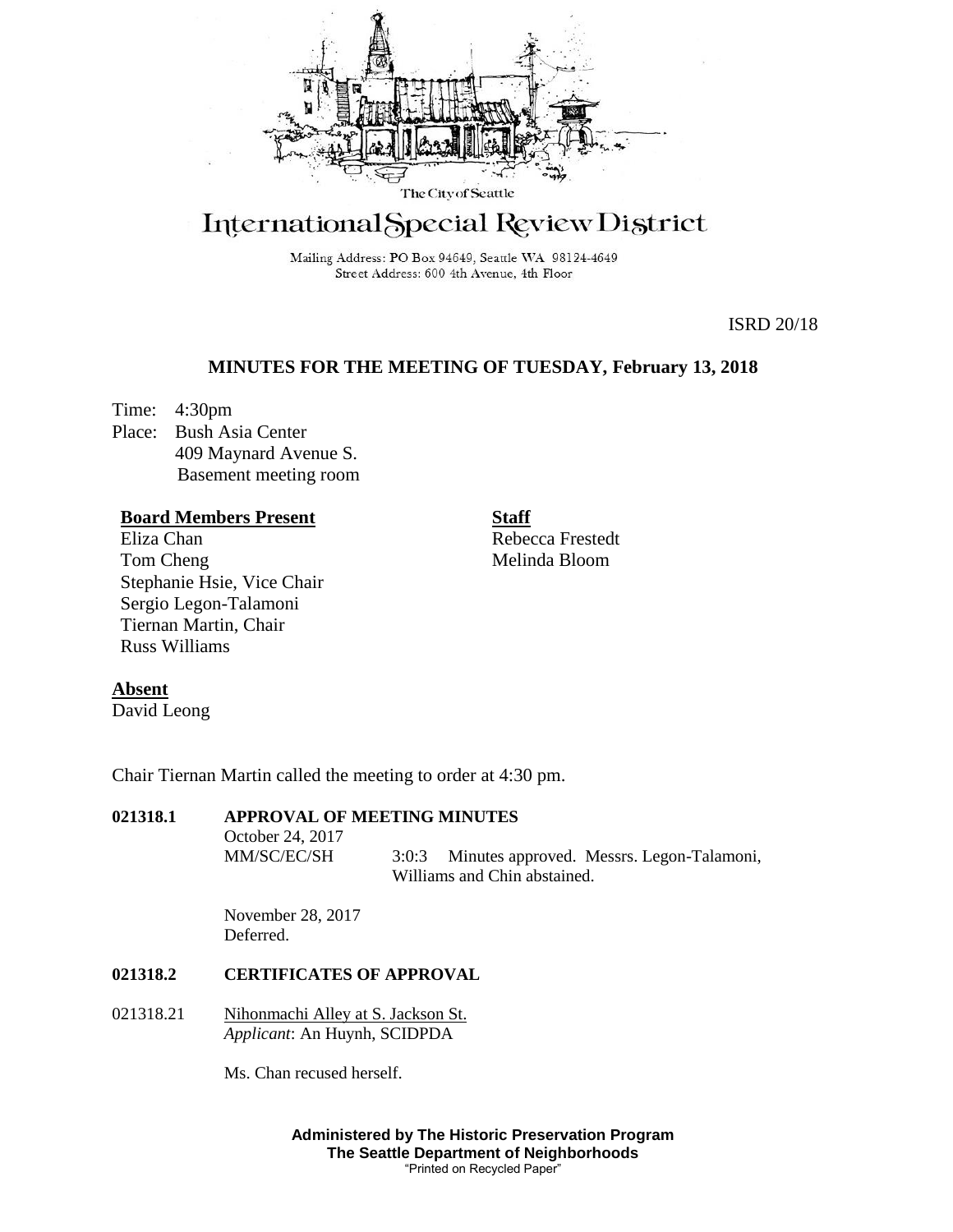Ms. Frestedt explained the application for proposed installation of catenary lights over the southern half of the alley and the addition of lighting fixtures on the east wall of the Jackson Building. Application includes proposed installation of three (3) security cameras on the Jackson Building. Paint colors are proposed for the camera housing. Exhibits included photographs, renderings and plans. The Jackson Building was constructed in 1932. The Far East Building was constructed in 1910. Both are contributing buildings within the District. The building is located within the Asian Design Character District. In August 2017, the ISRD Board recommended approval for installation of four mural panels and signage on the east façade of the Jackson Building. In November 2016, the ISRD Board recommended approval for modification to the fence design abutting Chiyo's Garden, on the alley.

Applicant Comment:

An Huynh, SCIDPDA, explained that proposed lighting is publicly-funded, and community initiated; cameras will be paid for by property owner. She provided context and site plan and including the location of the previously approved art panels. She explained installation details as indicated on page 9 and 16 of the plans. She said that overhead lights will be installed only on the first 20' of the alley. She said that compact lighting will go above the large murals. She said the sign finish panels are bronze. The smaller sign will have no light; street lights will illuminate it. She provided a spreadsheet of bulb options and said that Friends of Japantown preferred the second option which is more 'lantern-esque'. Lighting will be 2700 – 3000 Kelvin. Catenary lights will hang from stainless aircraft cables; wires will be black. Attachment will be through mortar joints.

Ms. Huynh said that the community process included a Community Advisory Committee made up of members of Friends of Japantown, property and business owners with funding from Department of Neighborhoods. Friends of Japantown will maintain the murals; Paul Murakami, building owner, will maintain lighting and remove graffiti. Mr. Murakami and adjacent building owner, Doug Lo, will share electricity costs.

Ms. Huynh said that three security cameras are proposed to increase security; one each on southeast, southwest, and northwest sides. She said the camera on the southwest side will be installed where the Momo sign is now; Momo sign will be moved to south side. She said that cameras can be painted to match building. She said the cameras are  $6''$  x  $6''$  x  $2''$ ; one will be wall-mounted and the other two corner-mounted.

Ms. Frestedt stated that the camera housings for the surveillance cameras approved by the Board a few years ago were painted to minimize contrast between housing and building.

Ms. Huynh showed the conduit routing and how it connects at each point; she said they can paint it to disappear or leave as is.

Public Comment:

Paul Murakami said Ms. Huynh has done a good job and they want to get the cameras up to protect the murals.

Ching Chan, speaking as a former PDA employee, said it is a great project that adds life to the alley. She said it will enhance Chiyo's Garden as well as Nihonmachi, Panama. She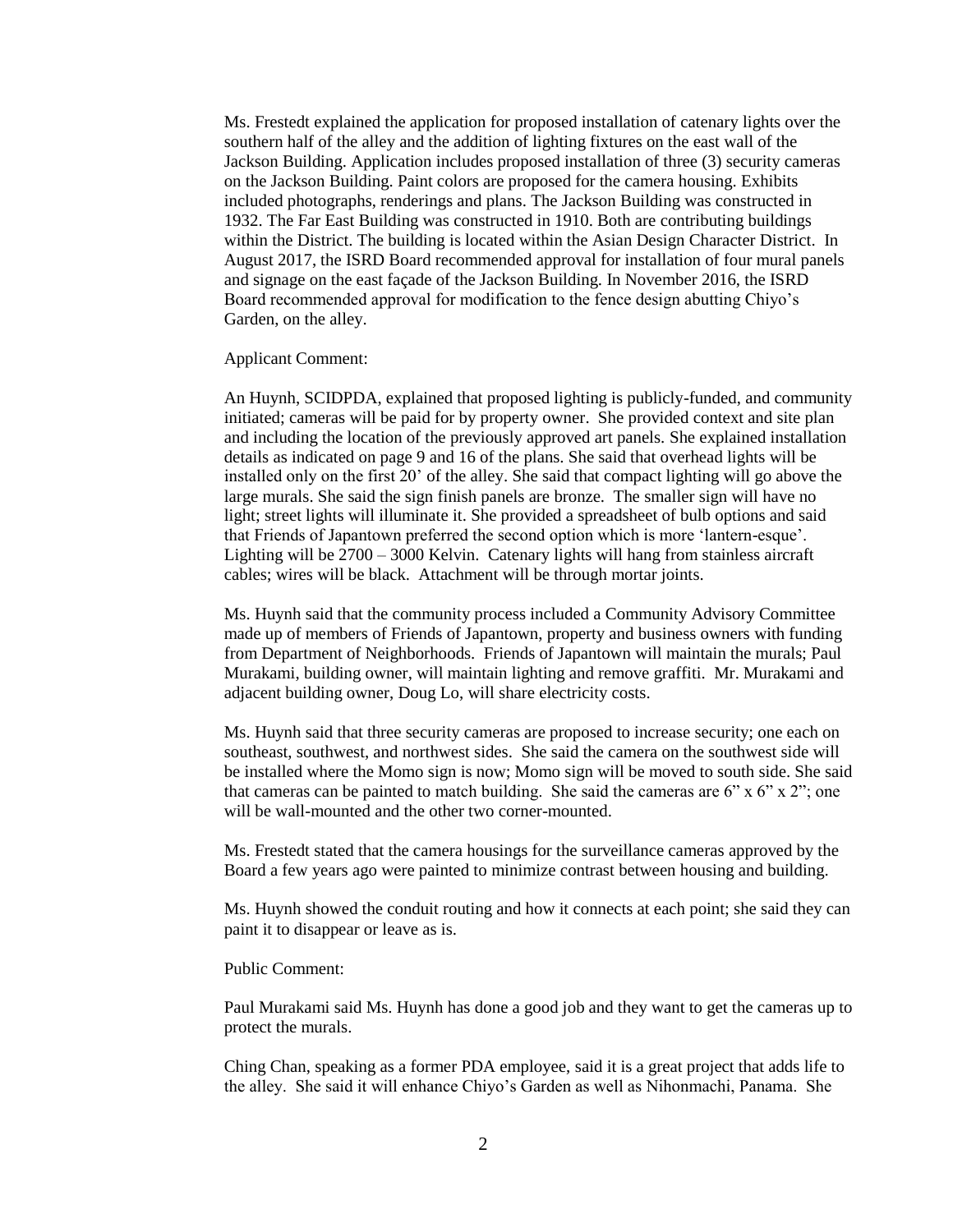said they are capturing history with and complementing the display about the family, located along  $6<sup>th</sup>$  Ave. S.

Board Discussion:

Ms. Hsie said it is straightforward; dimensions and drawings helped. She said lighting the first 20' makes sense. She said it does what it is intended to do – be a portal into the alley. She said to paint the conduit to fade away.

Mr. Martin said the conduit and housing should be painted to match building to disappear.

There was a discussion about the proposed color options. Members were in agreement about the recommended colors.

Action: I move that the International Special Review District Board recommend approval of a Certificate of Approval for installation of exterior lighting fixtures and cameras, paint conduit color of wall, color temperature (2700-3000K), and camera housing to be painted Yellow Squash, Rich Cream, Wheatfield, or Desert Tan.

The Board directs staff to prepare a written recommendation of approval, based on consideration of the application submittal and Board discussion at the February 13, 2018 public meeting, and forward this written recommendation to the Department of Neighborhoods Director.

The proposed alterations meet the following sections of the **International Special Review District Ordinance and** a**pplicable Design Guidelines:**

### **Secretary of the Interior's Standards**

#9. New additions, exterior alterations, or related new construction shall not destroy historic materials that characterize the property. The new work shall be differentiated from the old and shall be compatible with the massing, size, scale, and architectural features to protect the historic integrity of the property and its environment.

#10. New additions and adjacent or related new construction shall be undertaken in such a manner that if removed in the future, the essential form and integrity of the historic property and its environment would be unimpaired.

MM/SC/SH/SLT 5:0:1 Motion carried. Ms. Chan recused herself.

021318.22 620 S. Main St. – Danny Woo Community Garden *Applicant*: Lizzy Baskerville, InterimCDA

> Ms. Frestedt explained the application for proposed installation of public artwork (flower sculpture) within the garden. Exhibits included plans, photographs and specification sheets. A Certificate of Approval was issued for construction of a timber and gravel staircase and handrail in December 2016.

Applicant Comment: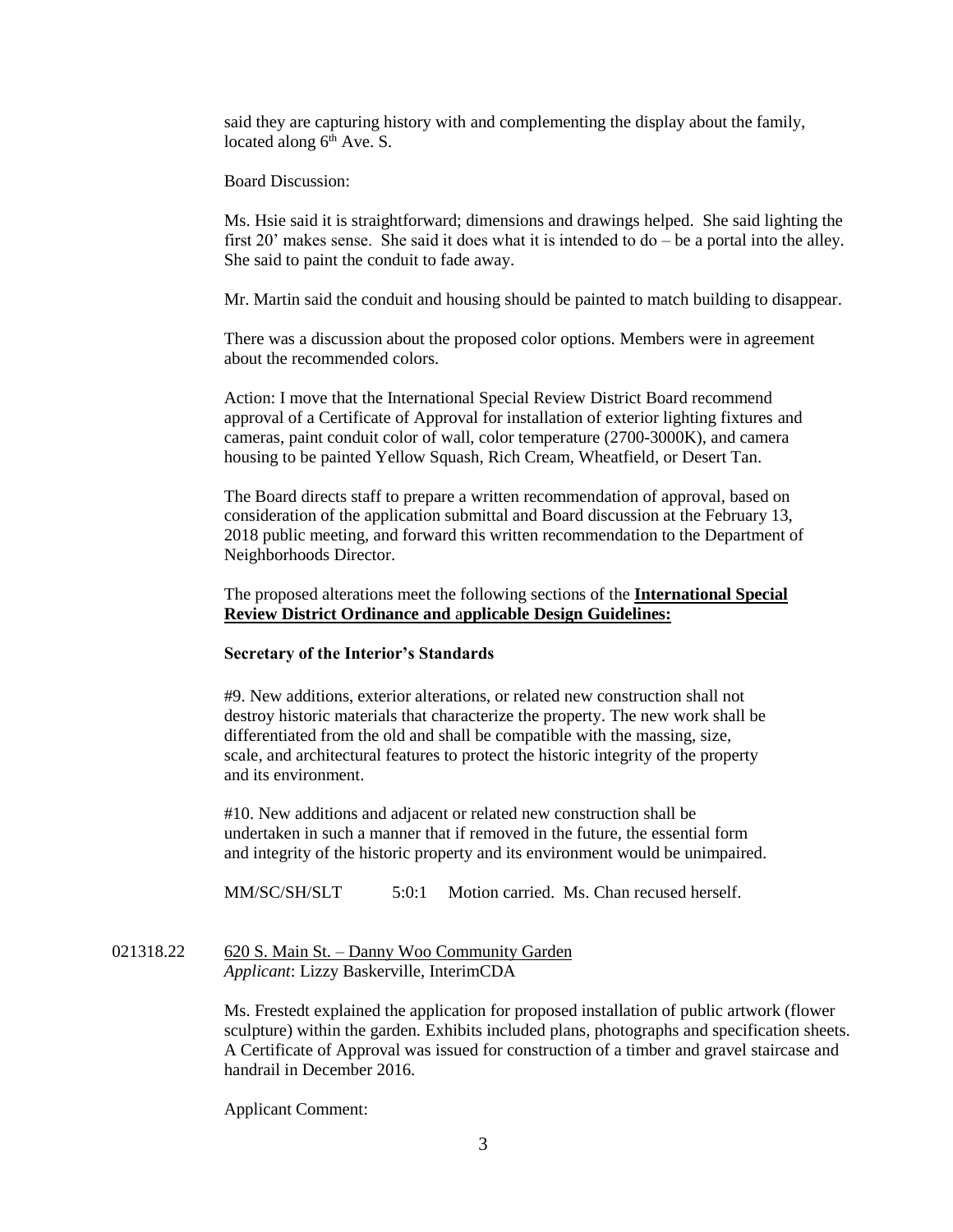Lizzie Baskerville, InterimCDA, explained the art piece will go in front of the newly constructed retaining wall. It will reactivate the space, bring color and public art into the garden. She said it is on the Woo family property. She said the steel sculpture is 15' tall, with a bird sculpture on top, and designed by Alessandra Panieri. She said it will require a 4' deep concrete footing.

Mr. Legon-Talamoni asked if lighting will be used.

Ms. Baskerville said no.

Ms. Hsie asked for site detail.

Ms. Baskerville said it is a couple feet from the retaining wall; detail is in packet. She said it will be surrounded by a bed of pollinator flowers.

Public Comment: There was no public comment.

Board Discussion:

Board members determined they had enough information to make a recommendation.

Action: I move that the International Special Review District Board approve a Certificate of Approval for design, as proposed.

The Board directs staff to prepare a written recommendation of approval, based on consideration of the application submittal and Board discussion at the February 13, 2018 public meeting, and forward this written recommendation to the Department of Neighborhoods Director.

This action is based on the following:

The proposed design meets the following sections of the **International Special Review District Ordinance and applicable Guidelines:**

#### **Secretary of the Interior's Standards #9 and #10**

MM/SC/SLT/EC 6:0:0 Motion carried.

## **021318.3 BOARD BRIEFING**

021318.31 1029 S. Jackson St. – Acme Poultry site *Presenter:* Bill Barton, Tiscareno Associates

> Ms. Frestedt introduced the design briefing on proposed preliminary design (bulk/massing/scale) for a new 6 story mixed-use development, with one level of below grade parking. She said the proposal includes demolition of the existing buildings on the site. The focus of this briefing will be a continuation of the refinement of the Preliminary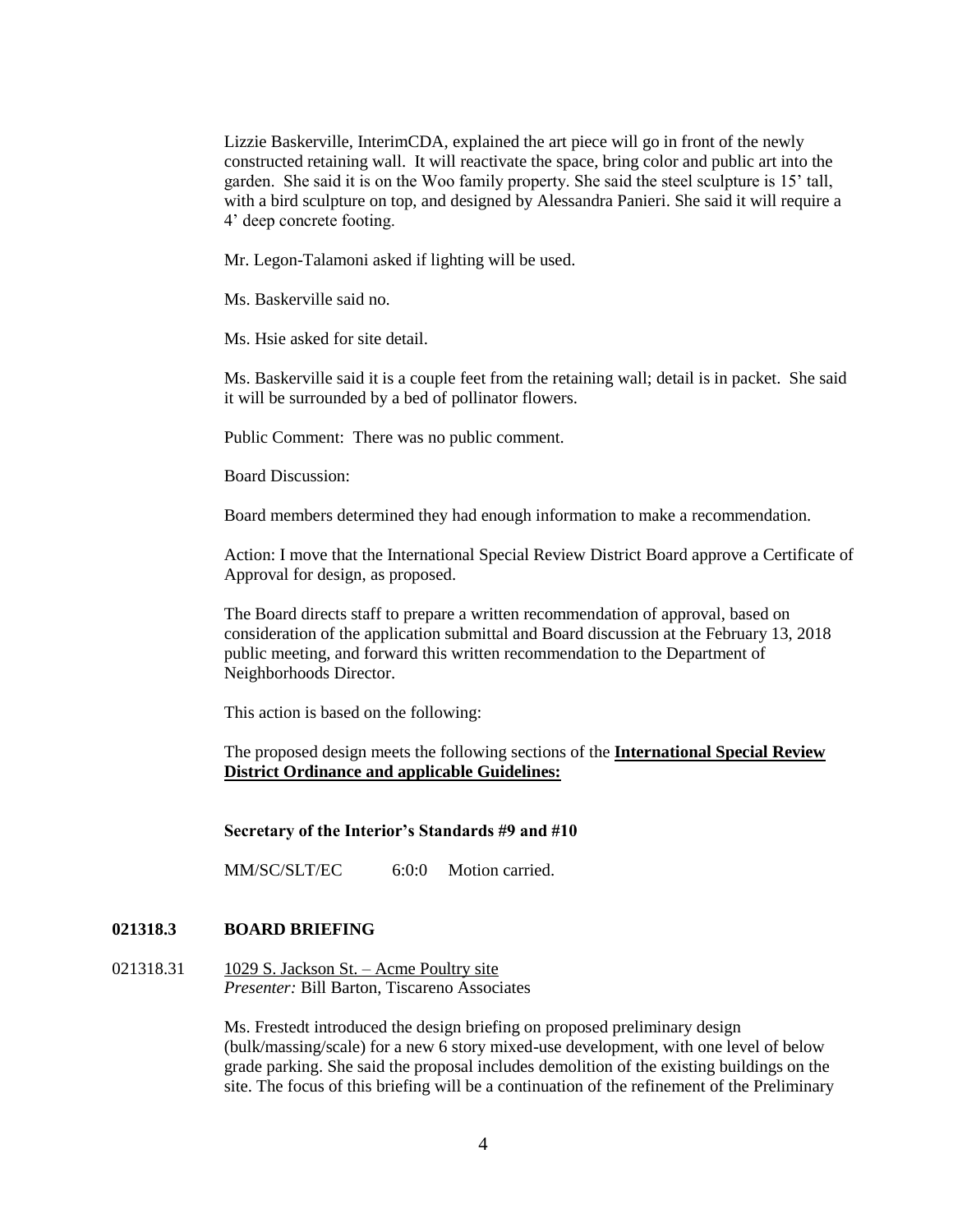Design proposal. Design team will begin to brief the board on final design details, including colors/materials and landscaping.

#### Bulk / Mass / Scale

Bill Barton went over timeline of process and provided an overview of their community outreach, including two community open houses and 8-9 smaller group meetings. He provided context of the site in the heart of Little Saigon. He provided a summary of the last meeting and board comments. He showed how the colors, patterns/textures and themes that inspire the design: wood, which is predominant; weave – literal and figurative; greenery – inside and out, tropically inspired. He said wood is shown at entry and the canopy on roof. He said greenery is proposed for green roof, plantings on sidewalk on King, where there will be a double layer of greenery, bamboo wall up the market passage, planters on Jackson in front of residential entry. He said the market passage will have pedestrian access and lots of retail, with culturally sensitive signage, artist-designed gate and Juliet balcony panels.

Mr. Barton said they looked at different ways to treat what they refer to as the "jewel box"; he said their design intent is to treat it as something special, preferring a different material – glass and light – for contrast from the rest of the building. He went over the proposed materials, noting that they've gone into this level of detail due to concurrent review with the Design Review Board. He provided a 'mood' board representing colors they feel are appropriate to district: blue, turquoise, yellow, and red. He said they looked at different ways – modulation, color - to express what is happening on King Street. He said they presented the schemes to the community who expressed a preference for what they called the 'creek' scheme. He said they will use a more contemporary brick color, a more live/work feel, and some pops of color.

Mr. Barton noted that the project is coming before the Southeast Design Review Board on April  $10^{\text{th}}$ .

Mr. Martin asked the applicant to speak to their approach with the bulk/massing/scale.

Mr. Barton said that they started by looking at buildings both within and outside of the ISRD. He went over their outreach, which helped to narrow down their preferences. He referred to other buildings (Milwaukee, Thai Binh, Publix) that were an inspiration for massing. He said they added further modulation on S. King to break up the building and differentiate the facades. He said they didn't want to compete with the market passage on S. Jackson St.

Bob Tiscareno explained that it is a mid-block site and they intend to build a strong pedestrian environment, react to busy street car, and have great street relationships. He said residential is above and they will arrange mass around a courtyard to allow space for residents.

#### Public Comment:

C. Y. Lee said the market passage entry seems narrow. He noted the difficulty at Pacific Rim in attracting foot traffic, especially for businesses deeper within the building.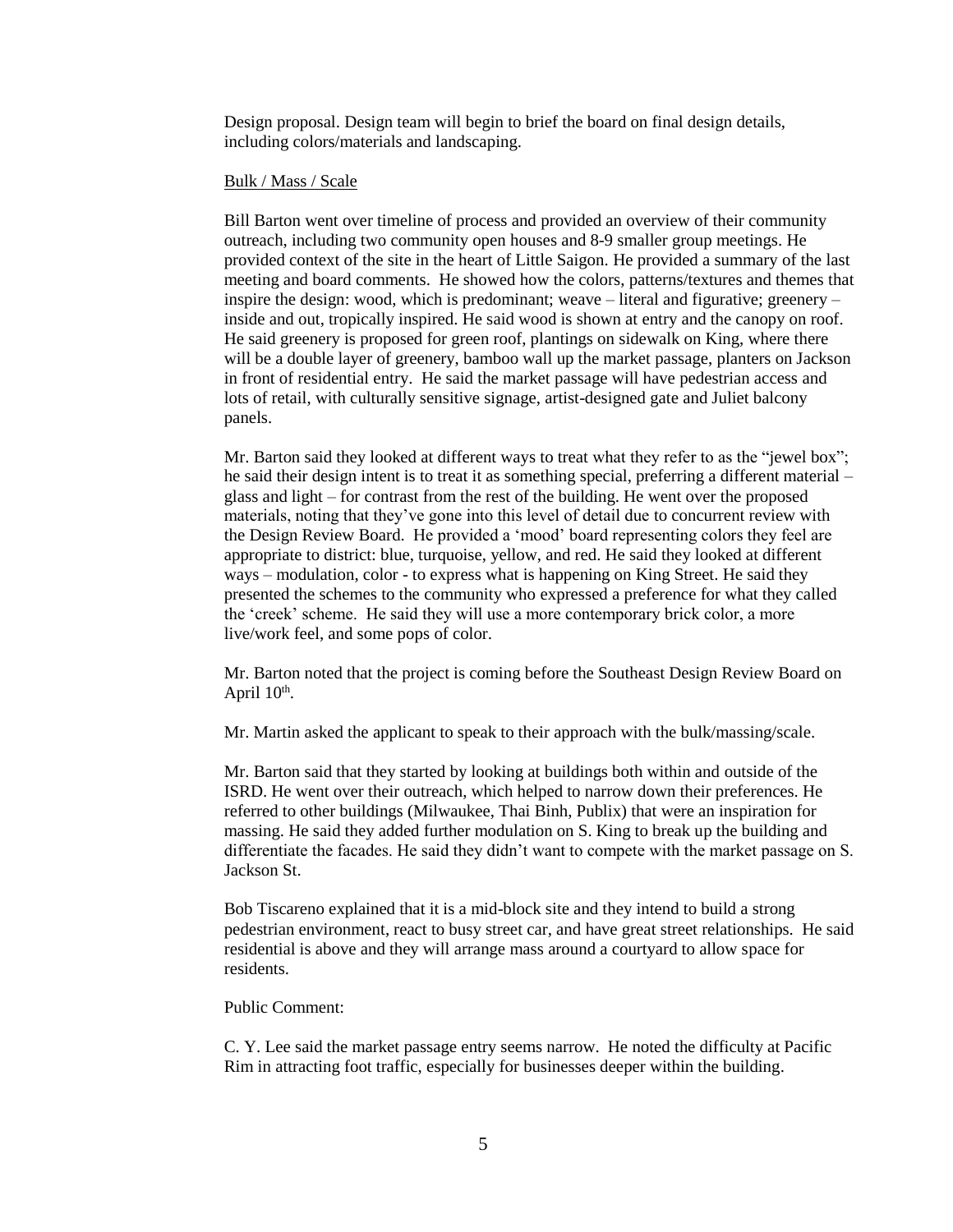Mr. Barton said they are counting on the growth of Little Saigon; there are very few residents there now. He said they are hoping with additional development there will be more foot traffic. He said the opening to the market passage will be 22' wide; there will be lots of lighting in ceiling, glass elevation, bamboo screen will all be inviting to draw people in.

Mr. Lee asked if they had a forecast for number of pedestrians.

Mr. Tiscareno said there is no study yet. He said Jackson gets three to four times more traffic than S. King St., and as the area infills more people will start to come.

Lis Soldano said it is a retail destination district and this is just one opportunity. She said the design of spaces can be right-sized for tenants' needs. She said they are working with the SCIDPDA and Shanti has been advising them.

Mr. Lee asked how they determined the width of the opening of the flow-through area and if that allows seating. He asked if it has been analyzed showing a retailer can be successful there.

Mr. Tiscareno said typical retail is 12' downtown. He said that here they are trying to keep 8' so that businesses could put tables out.

Ms. Hsie said on the rendering of the entry from October there is interesting lighting could be part of creating a signature entry way. She encouraged them to continue that approach. She noted the trash room next to the entry and a blank wall and she wanted to see how they will make that are welcoming. She recommended that they simplify the approach to the residential entry. She said the wood signifies the residential corner. She asked for more explanation on wood box of the residential entry is needed.

Mr. Tiscareno said there is visibility in and it is highly visible, prominent, the glass wraps the corner creating a strong residential entry. He said the wood cladding above is part of creating that concept and it provides a warmer element and relates to the interior concept. He said there is a two-story building next door and the two-story wood element creates a compatible element.

Ms. Hsie asked if the courtyard is visible from the street.

Mr. Barton said they plan to open residential entry as much as possible. He said you will be able to see into the space to see interesting things going on. He said the residential entry will be distinct from retail.

Ms. Hsie said she likes the double story glass. She said the team has done a great job of pulling out three concepts. She said the only anomaly is the wood at the residential entrance.

Mr. Barton said they thought of a different tone for the wood; it is its own distinct piece.

Mr. Martin said the building is distinct in massing and noted that on Jackson, a series of scales move large to small as moving east to west on top of strong retail presence. He said that King Street is quieter and is a mix of residential and commercial. He noted the breakup of large base. He said the wall separates residential porches from sidewalk to maximize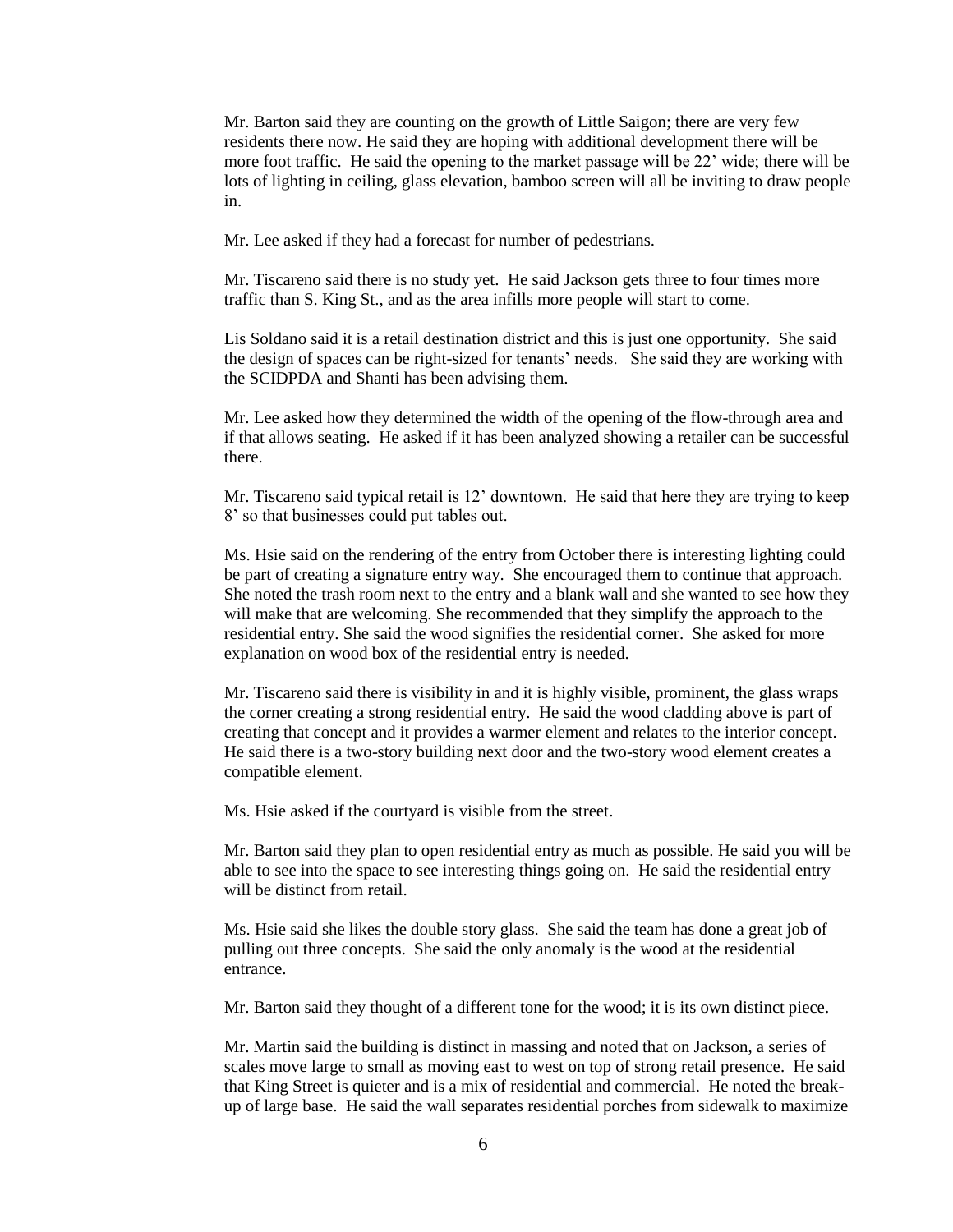visibility. He said the design team has done a good job and the overall mass choices fit the Design Guidelines.

Ms. Frestedt said the project must be looked at for overall relatability and context to surrounding environment, Guidelines and Secretary of Interior Standards.

Board Discussion:

Mr. Chen said it looks good.

Ms. Hsie said that King Street with modifications breaks down appropriately. She said she still wants to see the alley / small business incubator happen. She said they have done a good job of breaking up the long building on Jackson into simple masses with lots of ins and outs at bottom.

Mr. Williams agreed and noted the need for alley hours.

Mr. Tiscareno said there will be a gate at each end; operational hours are to be determined and will depend on uses there and security.

Ms. Soldano said it will remain lit all the time.

Ms. Chan appreciated the efforts to meet with community.

Mr. Legon-Talamoni said the design group has done a great job and noted the outreach done. He said the bulk, mass, scale fit in the district; they have done a good job being mindful of existing structures in the neighborhood. He said he is not a fan of the plane changes in color. He recommended bringing in some of the preferred language of the jewel box to the residential entry. Don't lose sight of the design language from one side to the other. He said there is great proportion of retail to residential. He said the diversity of size and space is good. He said the presentation was clean and thorough.

#### Landscape / Hardscape

Ida Otteson, landscape architect, went over landscape and hardscape concept plans. She noted that paving for the market passage extends out into the sidewalk. She said there will be references to Vietnamese culture through plants that are suited for this climate. She said there will be seasonal color related to holidays and traditions. She said flowers, fragrance, and texture are being used. She said the market passage will have lighting in ceiling and ground, as well as catenary lighting. She said there will be seating areas and they will bring weaving into the paving pattern. She said King Street will provide a lush pedestrian experience with seating elements, bike racks, 12' wide sidewalk, 8' wide planting area. She said board form concrete will be a common element around the entire building.

Public Comment: There was no public comment.

Mr. Martin stated that the Board appears to be in support of the Preliminary Design direction and asked board members to tie recommendations to Design Guidelines.

Ms. Frestedt noted that the jewel box is a significant visual element and commented that alternative approaches to its design were presented.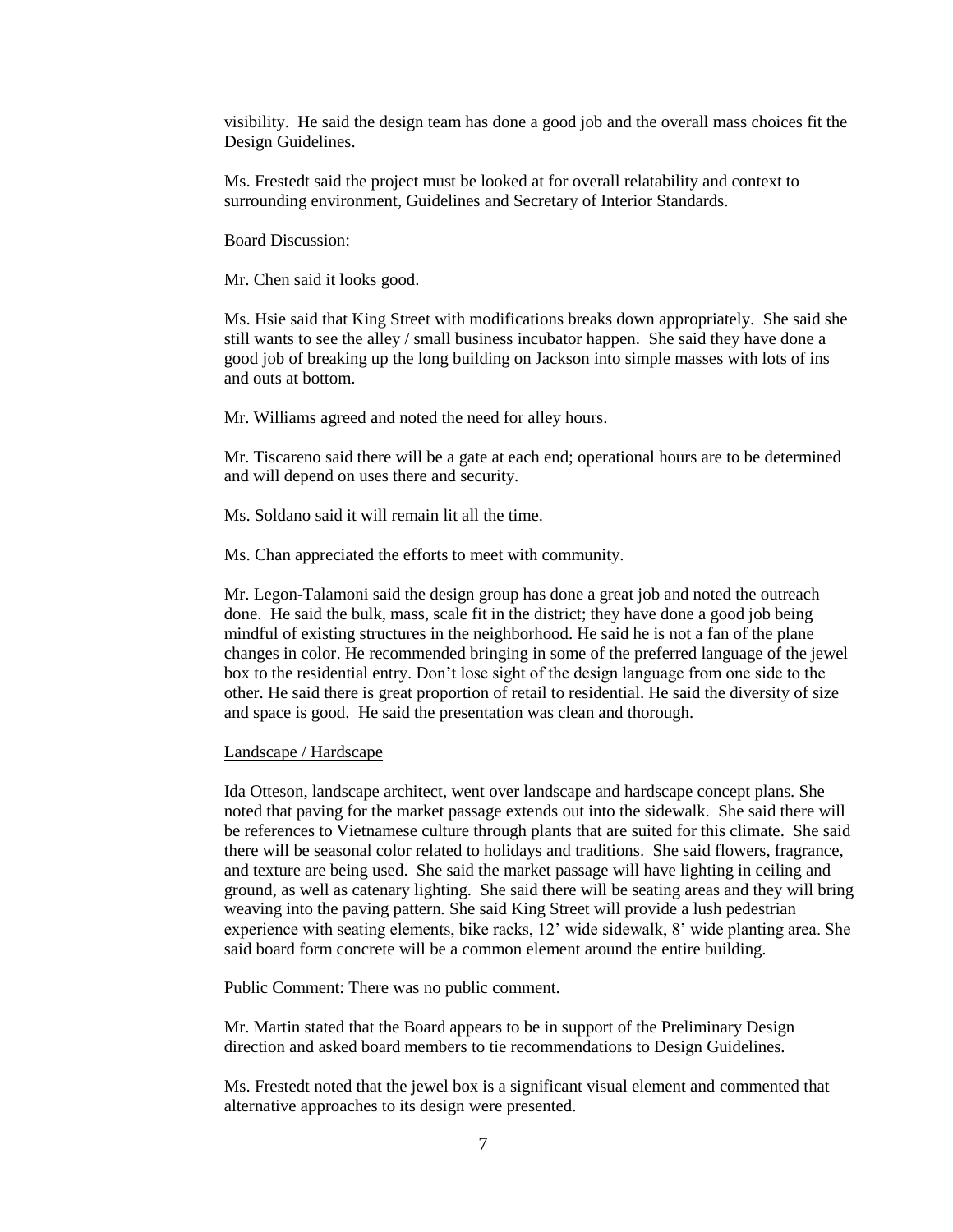Mr. Legon-Talamoni said he was not tied to a specific alternative, although he didn't object to the preferred option with more glazing provided. He said the viability of retail is important.

Ms. Hsie asked about glass canopy.

Mr. Martin said it is somewhat unprecedented in the area; it pops out as distinct from rest of the design. He said it fits with the emphasis on transparency. He said it will reinforce use of mid-block passage to emphasize transparency. He noted the complementary use of materials for the passage. He said it could be done without the canopy as well.

Ms. Hsie said that on this side of the building and with the character of the street, the canopy is in a specific location for specific reason.

Mr. Tiscareno said that some of the inspiration comes from the proposed design of Asian Plaza development (across Jackson).

Mr. Legon-Talamoni asked if the white panel in jewel box is same color as used above.

Mr. Barton said yes. He said the jewel box is glassy and they want to get it as open as possible.

Mr. Legon-Talamoni said there is an opportunity to tie in gold accents on King Street.

Ms. Hsie said blue would be great it is resonated with people; she said the consider the hue. She said she is drawn to the hue shown in the images reflecting heritage references in the presentation materials. She encouraged the team to explore variations to refine the color scheme.

Board members agreed that jewel box Option 3 is preferred.

Mr. Martin echoed Ms. Hsie's comments about color. He said that the saturation of blue creates a strong contrast. He said above the residential entrance there is glass, wood and the blue. He said the use of the Nichiha material fits with uses the board has approved recently.

Ms. Frestedt asked the team to explore options within the creek scheme to minimize contrast and to present the options at the next meeting.

Mr. Martin asked about use of white vertical panels on Jackson side.

Ms. Hsie said she appreciated the heritage elements; she said she likes the wood treatment and noted it relates to the datum of the other building. She said the "weave" concept is not as strong.

Mr. Barton said the use of the weave is element relates to whole effort of connecting to the neighborhood.

Ms. Hsie commented on the community group's request for something "fun"; she noted the random window definition starts to do that.